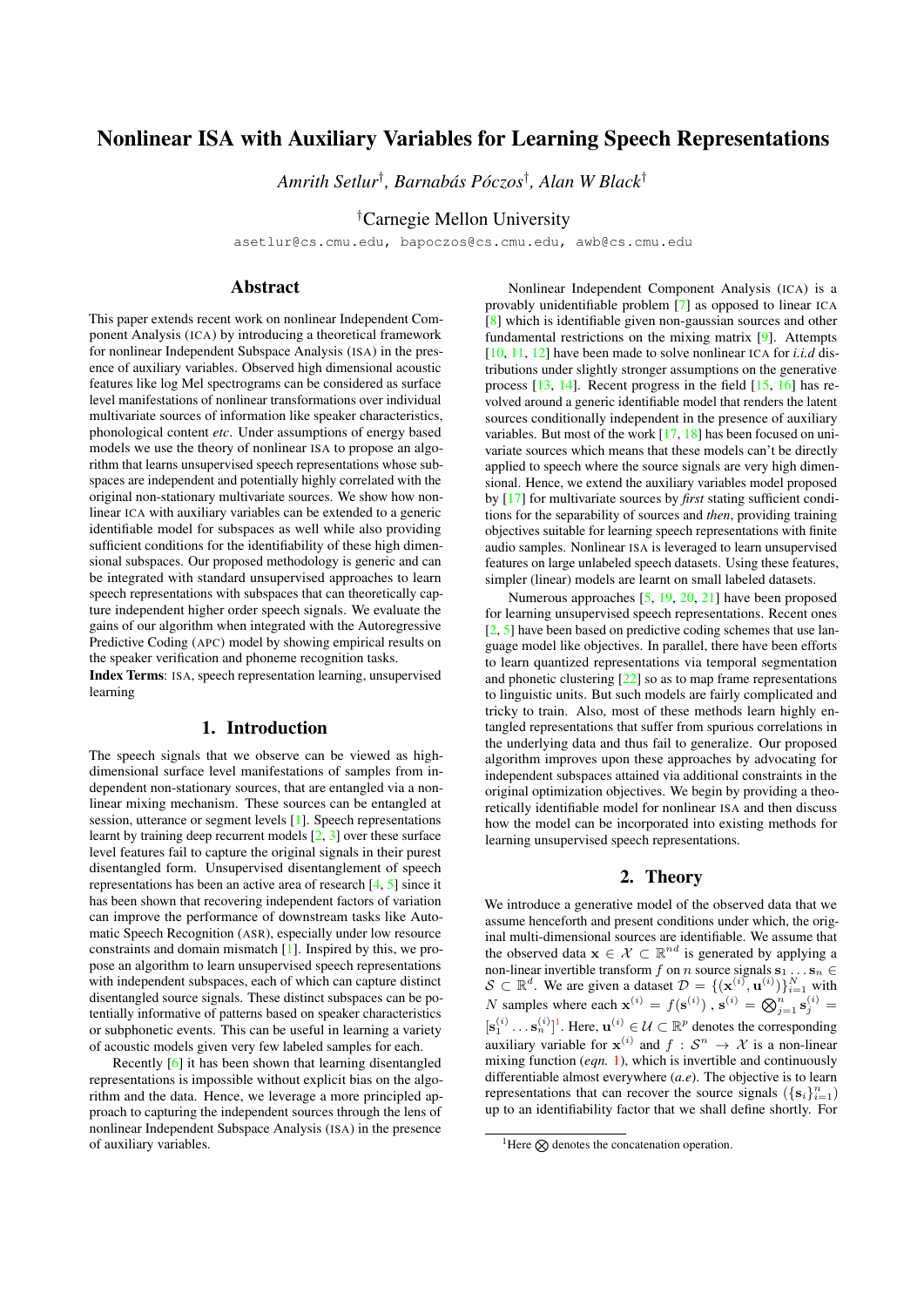notational convenience, we denote the  $j<sup>th</sup>$  scalar element in a vector **z** as  $z_j$  and the i<sup>th</sup> consecutive d-dimensional vector (i<sup>th</sup>) subspace) in **z** as  $\mathbf{z}_i$  or as  $\mathbf{z}_{i:} = [z_{(i-1)d+1} \dots z_{id}].$ 

**Model** The source distributions  ${p_i(\mathbf{s}_i)}_{i=1}^n$  are assumed to be independent given the auxiliary variable u (*eqn.* [1\)](#page-1-0) and their densities are given by conditional energy based models (*eqn.* [2\)](#page-1-1) which have universal approximation capabilities [\[16\]](#page-4-15).

$$
\mathbf{x} = f(\mathbf{s}) \qquad \log p(\mathbf{s}|\mathbf{u}) = \sum_{i=1}^{n} \log p_i(\mathbf{s}_i|\mathbf{u}) \qquad (1)
$$

$$
p_i(\mathbf{s}_i|\mathbf{u}) = \frac{\exp \phi_i(\mathbf{s}_i)^T \eta_i(\mathbf{u})}{Z_i(\mathbf{u})} \qquad \phi_i : \mathcal{S} \to \mathbb{R}^m \qquad (2)
$$

Definition of Identifiability We shall define the original sources  $\{s_i\}_{i=1}^n$  to be identifiable if there exists an algorithm that takes as input a pair comprising of the observed sample and the corresponding auxiliary variable ( $\mathbf{x} = f(\mathbf{s})$ ,  $\mathbf{u}$ ), and outputs  $[g_1(\mathbf{s}_{\pi_1}), \ldots, g_n(\mathbf{s}_{\pi_n})]$ , for some permutation  $\pi : \mathbb{N}^n \to \mathbb{N}^n$ over  $\{1 \dots n\}$ . Each  $g_i : S \to S$  is an invertible *(a.e)* function and is defined as a function of a single distinct source  $s_{\pi_i}$ .

Popular algorithms [\[8\]](#page-4-7) in linear ICA [\[9\]](#page-4-8) rely on estimators of Mutual Information (MI) to be able to separate the observed mixed samples into samples from the original source signals. Similarly, for nonlinear ICA we compute MI between the observed and auxiliary variables  $(I(x, u)$  in *eqn.* [3\)](#page-1-2) using Noise Contrastive Estimation (NCE) [\[23\]](#page-4-22). A nonlinear logistic classifier is used to distinguish between correct (observed) pairs  $(\mathbf{x}^{(i)}, \mathbf{u}^{(i)})$  and randomly generated incorrect pairs  $(\mathbf{x}^{(i)}, \tilde{\mathbf{u}}^{(i)})$ where  $\tilde{\mathbf{u}}^{(i)}$  is drawn from the marginal distribution over **u**. The regression function for this logistic classifier is given by  $r(\mathbf{x}, \mathbf{u})$ , where  $h_i: \mathcal{X} \to \mathbb{R}^d$ ,  $\psi_i: \mathbb{R}^{\bar{d}} \times \mathbb{R}^p \to \mathbb{R} \in L^{\bar{2}}$  are sufficiently smooth universal function approximators (neural networks) and  $\forall i$ ,  $h_i$  is invertible *a.e.* 

$$
\mathbf{I}(\mathbf{x}, \mathbf{u}) = \int_{x, u} \log \frac{p(\mathbf{x}, \mathbf{u})}{p(\mathbf{x}) p(\mathbf{u})} d\mathbb{P}(\mathbf{x}, \mathbf{u}) = \int r(\mathbf{x}, \mathbf{u}) d\mathbb{P}(\mathbf{x}, \mathbf{u})
$$
  
where,  $r(\mathbf{x}, \mathbf{u}) = \sum_{i=1}^{n} \psi_i(h_i(\mathbf{x}), \mathbf{u})$  (3)

The following main ISA separation theorem states that the vector  $h(\mathbf{x}) = \bigotimes_{i=1}^{n} h_i(\mathbf{x}) \in \mathbb{R}^{nd}$ , with subspaces  $h_i(\mathbf{x}) \in \mathbb{R}^d$  can recover  $\mathbf{s}_i$  since  $\exists \pi, \{g_i\}_{i=1}^n$  such that  $h_i(\mathbf{x}) = g_i(\mathbf{s}_{\pi_i})$ .

Theorem 1. *Given that we observe the dataset* D *with* N *sam*ples:  $\{\mathbf x^{(i)} = f(\mathbf s^{(i)}), \mathbf u^{(i)}\}_{i=1}^N$  generated by a model based on eqns.  $(1, 2)$  $(1, 2)$ , then under the following assumptions<sup>[2](#page-1-3)</sup>:

- *1. Realizability Assumption: Given infinite*  $(N \rightarrow \infty)$  sam*ples one can efficiently learn*  $\psi_i^*, h_i^*$  *such that the* NCE *algorithm can estimate the mutual information*  $I(x, u)$ *with an arbitrarily small error, using the regression function*  $r(\mathbf{x}, \mathbf{u})$  *which follows the form in eqn.* [3.](#page-1-2)
- 2. **Separability Assumption:**  $\forall s \in S^n$ ,  $z \neq 0 \in \mathbb{R}^d$ *with first and second order derivatives given by tensors*  $\nabla \phi_i(\mathbf{s}_i) \in \mathbb{R}^{m \times d}$  and  $\nabla^2 \phi_i(\mathbf{s}_i) \in \mathbb{R}^{m \times d \times d}$  respec*tively;*  $\exists {\mathbf{u}_l}_{l=0}^{2nd} \in \mathcal{U}^{2nd+1}$  *such that:*

$$
\left\{\bigotimes_{i=1}^n \left( \left[ \left( \nabla^2 \phi_i(\mathbf{s}_i)^T \right)_{\leq s} \mathbf{s}_i \mathbf{s}_i \right) \mathbf{z}_j \right] \zeta_i(\mathbf{u}_l, \mathbf{u}_0) \right) \right\}_{l=1}^{2nd}
$$

$$
spans \mathbb{R}^{2nd} \text{ for } \zeta_i(\mathbf{u}_l, \mathbf{u}_0) = (\eta_i(\mathbf{u}_l) - \eta_i(\mathbf{u}_0)),
$$

the subspaces  $\{h_i(\mathbf{x})\}_{i=1}^n$  can identify the conditionally independent sources  $\{ \mathbf{s}_i \}_{i=1}^n$  up to the **definition of identifiability**.

*Proof Sketch*<sup>[4](#page-1-5)</sup>: For an observed sample  $x \in \mathcal{X}$ , let  $y =$  $h^*(\mathbf{x})$  be given by the optimal functions  $\{h_i^*\}_{i=1}^n$ . The functions  $\{\psi_i^*, h_i^*\}_{i=1}^n$  are learnt using the NCE objective whose regression function is given by  $r(\mathbf{x}, \mathbf{u})$ . Since  $\mathbf{s} = f^{-1}(h^{-1}(\mathbf{y}))$ is a composition of two invertible transforms, we introduce  $v: \mathbb{R}^{nd} \to \mathcal{S}^n$  where  $\mathbf{s} = v(\mathbf{y})$ . Also, let  $f^{-1}$  be denoted by g. From *eqn.* [3](#page-1-2) we know that  $r(\mathbf{x}, \mathbf{u}) = \log p(\mathbf{x}|\mathbf{u}) - \log p(\mathbf{x}),$ 

<span id="page-1-1"></span><span id="page-1-0"></span>Using the density transformation rules  $\sqrt{25}$  for invertible functions we can show that,  $\log p(\mathbf{x}|\mathbf{u}) = \log p(\mathbf{s}|\mathbf{u}) +$  $\log |\det \mathbf{J}g(\mathbf{x})|$  and  $\log p(\mathbf{x}) = \log p(\mathbf{s}) + \log |\det \mathbf{J}g(\mathbf{x})|$ . Thus,  $r(\mathbf{x}, \mathbf{u}) = \log p(\mathbf{s}|\mathbf{u}) - \log p(\mathbf{s})$ . Using *eqn.* [3:](#page-1-2)

<span id="page-1-7"></span>
$$
\sum_{i=1}^{n} \psi_i^*(\mathbf{y}_i, \mathbf{u}) = \log p(v(\mathbf{y})|\mathbf{u}) - \log p(v(\mathbf{y})) \qquad (4)
$$

We begin by substituting *eqns.* [1,](#page-1-0) [2](#page-1-1) in the above result. Also, since *eqn.* [4](#page-1-7) holds true for  $\{u_l\}_{l=0}^{2nd}$ , we can get  $2nd + 1$ such equations and from each we can subtract the equation given by  $\mathbf{u}_0$ , which leaves us with 2nd eqns. of the form given by  $\mathbf{u}_0$ , which leaves us with 2nd *eqns*. of the form  $\sum_{i=1}^n \phi_i(v(\mathbf{y})_{i:})^T \zeta_i(\mathbf{u}_l, \mathbf{u}_0) - (\log Z_i(\mathbf{u}_l) - \log Z_i(\mathbf{u}_0)) =$ P  $\int_{i=1}^{n} \phi_i(v(\mathbf{y})_{i:})^T \zeta_i(\mathbf{u}_l, \mathbf{u}_0) - (\log Z_i(\mathbf{u}_l) - \log Z_i(\mathbf{u}_0)) =$ <br>  $\int_{i=1}^{n} \psi_i^*(\mathbf{y}_i, \mathbf{u})$ . Taking the derivative of both sides of this *eqn. w.r.t.*  $y_j$  and subsequently w.r.t  $y_k$  *s.t.*  $[j/d] \neq [k/d]$  we get,

$$
0 = \sum_{i=1}^{n} \left( \underbrace{\nabla \phi_i(v(\mathbf{y})_{i:})}_{\text{D}} \frac{\partial^2 v(\mathbf{y})_{i:}}{\partial y_j \partial y_k} \right)^T \zeta_i(\mathbf{u}_l, \mathbf{u}_0)
$$

$$
+ \left( \underbrace{\left( \nabla^2 \phi_i(v(\mathbf{y})_{i:}) \times_3 \frac{\partial v(\mathbf{y})_{i:}}{\partial y_j} \right)}_{\text{D}} \frac{\partial v(\mathbf{y})_{i:}}{\partial y_k} \right)^T \zeta_i(\mathbf{u}_l, \mathbf{u}_0)
$$

<span id="page-1-2"></span>Concatenating  $(1)$ ,  $(2)$  into a single matrix in  $\mathbb{R}^{2d \times m}$ , the above can be written as a single euclidean inner product in  $\mathbb{R}^{2nd}$ .

$$
\left(\bigotimes_{i=1}^n \left( \left[ \left( \nabla^2 \phi_i(\mathbf{s}_i) \overline{X}_3 \frac{\partial v(\mathbf{y})_i}{\partial y_j} \right)^T \right] \zeta_i(\mathbf{u}_l, \mathbf{u}_0) \right) \right) \Gamma(\mathbf{y}) = 0
$$

For  $\Gamma(\mathbf{y}) = \left(\bigotimes_{i=1}^n$  $\left[\frac{\partial^2 v(\mathbf{y})_{i:}}{\partial y_j \partial y_k} \frac{\partial v(\mathbf{y})_{i:}}{\partial y_k}\right]\bigg) \in \mathbb{R}^{2nd}$  the above equation holds true for 2nd distinct values of the auxiliary variable  $\mathbf{u}_l$ . For invertible v, if we assume that  $\frac{\partial v(\mathbf{y})_{i:}}{\partial y_j} \neq 0$  then we can apply the **separability** *assm.* which implies  $\Gamma(y) = 0$ . This further implies that  $\frac{\partial v(\mathbf{y})_{i:}}{\partial y_k} = 0$ . Thus  $\forall i$ ,  $\frac{\partial v(\mathbf{y})_{i:}}{\partial y_j} \vee \frac{\partial v(\mathbf{y})_{i:}}{\partial y_k}$ . Since  $[j/d] \neq [k/d]$ ,  $y_j$  and  $y_k$  belong to distinct subspaces of  $y = h(\mathbf{x})$ . Hence the  $i^{th}$  source given by  $v(\mathbf{y})_{i:}$  cannot simultaneously be a function of two distinct subspaces of  $h(\mathbf{x})$ . Given the invertible function  $f(h(\cdot))$  with its full rank jacobian we can recover the sources  $\{s_i\}_{i=1}^n$  via the subspaces of  $h(x)$ ;  $h_i(\mathbf{x}) = g_i(\mathbf{s}_{\pi_i})$  for an invertible function  $g_i$ , permutation  $\pi$ .

Hilbert-Schmidt Independence Criterion (HSIC) [\[26\]](#page-4-25) The above theorem proves the existence of functions  $\psi^*, h^*$ that can not only compute  $I(x, u)$  with arbitrary precision but

<span id="page-1-3"></span><sup>&</sup>lt;sup>2</sup>The **separability** *assm.* requires the auxiliary variables **u** to have a sufficiently strong and diverse effect on the source distributions [\[17\]](#page-4-16).

<span id="page-1-4"></span> $3\overline{\times}_3$  denotes the  $3^{rd}$  mode product [\[24\]](#page-4-23).

<span id="page-1-5"></span><sup>4</sup>For more details on the validity and necessity of similar results for independent components (as opposed to subspaces) we refer the reader to [\[17\]](#page-4-16). Also, for the sake of completion we show a proof sketch for the identifiability of our ISA model. It's an extension of the proof for the univariate case [\[17,](#page-4-16) [18\]](#page-4-17).

<span id="page-1-6"></span> $5$ Subscript i is dropped wherever it can be understood from context.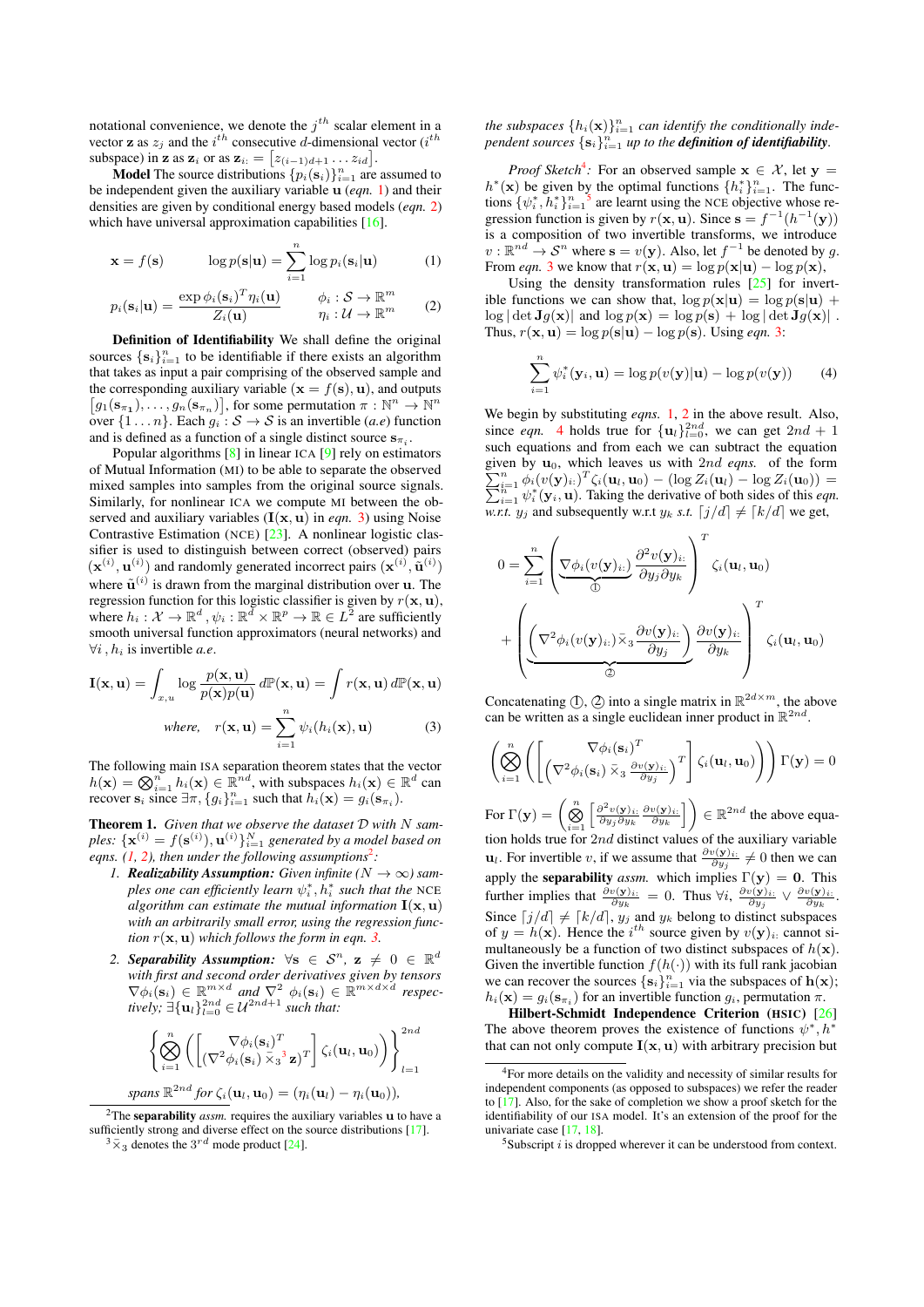can also recover the original multi-dimensional sources. Albeit, NCE algorithm relies on the assumption of infinite samples of positive  $(x, u)$  and negative  $(x, \tilde{u})$  pairs which is rarely true in practice. Hence, along with the NCE objective which learns  $r(\mathbf{x}, \mathbf{u})$  that distinguishes between those pairs, we introduce constraints imposed via the HSIC estimator that specifically accounts for independence amongst the subspaces of  $h(\mathbf{x})$ . This acts as a strong inductive bias to learn  $\psi^*, h^*$  with finite observed samples of  $(x, u)$ . HSIC is a kernel based statistical test of independence for two multivariate random variables and is well suited for high dimensional data as opposed to tests [\[27,](#page-4-26) [28,](#page-4-27) [29\]](#page-4-28) based on the power divergence family and characteristic functions which are mainly meant for low-dimensional random vari-ables [\[26\]](#page-4-25). Given  $\mathcal{D} = {\mathbf{x}^{(i)}, \mathbf{u}^{(i)}}_{i=1}^N$  with N samples, let the set of features  $(h(\mathbf{x}^{(i)}))$  be denoted by  $\{\mathbf{y}^{(i)} = h(\mathbf{x}^{(i)})\}_{i=1}^N$ . For  $\mathbb{R}^d$  dimensional subspaces  $j, k$  let  $\mathbf{y}_j \in \mathcal{Y}_j \subseteq \mathbb{R}^d$ ,  $\mathbf{y}_k \in$  $\mathcal{Y}_k \subseteq \mathbb{R}^d$  and  $\mathbf{P}_{jk}$  denote a Borel probability measure over  $\mathcal{Y}_j \times \mathcal{Y}_k$  with N i.i.d samples  $\mathcal{Z}_{jk} := \{ (\mathbf{y}_j^{(i)}, \mathbf{y}_k^{(i)}) \}_{i=1}^N$ <br>drawn from it. If  $\mathcal{F}, \mathcal{G}$  are two Reproducible Kernel Hilbert Spaces (RKHS) equipped with kernels<sup>[6](#page-2-0)</sup>  $k_f$ ,  $k_g$  then the biased empirical HSIC criterion  $\hat{\mathbb{H}}_{jk} = \frac{1}{N^2} \text{tr}(\mathbf{K_f}^{(j)} \mathbf{HK_g}^{(k)} \mathbf{H})$  and  $\mathbf{K_f}^{(j)}[p,q] \ = \ k_f(\mathbf{y}_{j}^{(p)},\mathbf{y}_{j}^{(q)}), \ \mathbf{K_g}^{(k)}[p,q] \ = \ k_g(\mathbf{y}_{k}^{(p)},\mathbf{y}_{k}^{(q)}),$  $\mathbf{H} = \mathbf{I} - \frac{1}{N} \mathbf{1} \mathbf{1}^T \in \mathbb{R}^{N \times N}.$ 

Algorithm (NCE-HSIC) We have shown that the NCE algorithm can learn a regression function of the form  $r(\mathbf{x}, \mathbf{u})$  (eqn. [3\)](#page-1-2) with optimal predictors  $\psi^*$ ,  $h^*$  such that the subspaces of  $h^*(\mathbf{x})$ can recover the original sources  $s_i$ . Constrained by a finite dataset we use the biased empirical HSIC estimator  $\mathbb{H}_{ik}$  (lower values imply more independence) as an additional objective while optimizing for  $\psi^*$ ,  $h^*$ . If the true and noisy samples for the NCE algorithm are given by  $(\mathbf{x}^{(l)}, \mathbf{u}^{(l)})$  and  $(\mathbf{x}^{(l)}, \mathbf{u}^{(l')\neq l})$ respectively, then the final loss objective  $\mathcal{L}_{nh}$  for NCE-HSIC is:

$$
\mathcal{L}_{nh} = \frac{1}{N} \sum_{l \in [N]} r(\mathbf{x}^{(l)}, \mathbf{u}^{(l' \neq l)}) - r(\mathbf{x}^{(l)}, \mathbf{u}^{(l)}) + \lambda \sum_{j,k} \hat{\mathbb{H}}_{jk}
$$

#### 3. Proposed Methodology

Speech representations that can explicitly capture factors of variation like phoneme identities or speaker traits while being invariant to other factors like underlying pitch contour or background noise [\[4,](#page-4-3) [5\]](#page-4-4) have proven to be beneficial since they are less prone to overfitting on spurious correlations in the data. Nevertheless, disentanglement is hard to achieve in general due to the presence of confounding variables [\[6\]](#page-4-5). In this section, we introduce our approach APC-NCE-HSIC or ANH to learn representations with independent subspaces that can theoretically capture distinct acoustic/linguistic units relevant for downstream tasks like ASR.

Nonlinear ISA provides us with a simple yet principled framework for learning speech representations in the presence of auxiliary variables, which in the case of sequential data like speech can be "time". Learning unsupervised representations can be posed as a problem of recovering from entangled samples the non-stationary sources that are independent given the auxiliary variable (time frame sequence). The NCE-HSIC algorithm can be used to identify original factors of variation via distinct independent subspaces. In order to ensure that the independent subspaces are not only mutually exclusive but are also having a high MI with surface features like Mel-frequency cepstral coefficients (MFCC) or log Mel spectrograms (LMS) we build on existing approaches based on predictive coding strategies [\[19,](#page-4-18) [3\]](#page-4-2). Although our algorithm can be seamlessly integrated into any of these methods, in this work we show empirical results that highlight the performance improvements gained by incorporating the NCE-HSIC criterion into the APC model.

APC (Autoregressive Predictive Coding) [\[2\]](#page-4-1) is a language model based method to learn unsupervised speech representations. It uses an RNN to model temporal information within an acoustic sequence comprising of 80-dimensional LMS features  ${x_i}_{i=0}^T$ . Given these features until a fixed time step t, the APC model predicts the surface feature  $\tau$  time steps ahead *i.e.*  $\mathbf{x}_{t+\tau}$ . If  $\{\hat{\mathbf{p}}_i\}_{i=0}^{T-\tau}$  represents the sequence predicted by the RNN, then the  $l_1$  loss used to train the model is given by:

$$
\mathcal{L}_{apc}(\mathbf{x}) = \sum_{i=0}^{T-\tau} -\log p(\mathbf{x}_{i+\tau}|\mathbf{x}_1 \dots \mathbf{x}_i) = \sum_{i=0}^{T-\tau} |\hat{\mathbf{p}}_i - \mathbf{x}_{i+\tau}|
$$

APC-NCE-HSIC or ANH is our proposed model where features with independent subspaces are learnt through the NCE-HSIC criterion which is applied to the hidden states of the RNN module trained with the APC objective above. Specifically, the function  $h(\mathbf{x})$  is modeled using the RNN. The NCE-HSIC criterion increases the correlation of the original sources with the subspaces of  $h(\mathbf{x})$  or in this case the subspaces of the hidden states of the RNN. If the RNN is parameterized by  $\theta \in \Theta$  then the hidden state can be represented as the function  $h(\theta, \mathbf{x})$ . With  $r(\mathbf{x}, \mathbf{u}) = \sum_{i=1}^{n} \psi_i(h_i(\theta, \mathbf{x}), \mathbf{u})$  the final objective would be:

$$
\underset{\{\psi_i\}_{i=1}^n,\theta}{\text{argmin}} \mathcal{L}_{anh} = \frac{1}{|\mathcal{D}|} \sum_{\mathbf{x}\in\mathcal{D}} \mathcal{L}_{apc}(\mathbf{x}) + \beta \mathcal{L}_{nh} \tag{5}
$$

Auxiliary Variables<sup>[7](#page-2-1)</sup> The original LMS sequence of length  $T$  is fragmented into time segments  $\{s_j\}_{j=1}^{\lceil T/\gamma \rceil}$  of length  $\gamma$ , and each element  $x_{i,t}$  in a given segment  $s_i$  has its auxiliary variable  $u_{i,t}$ set to the value  $j$ , which is nothing but the corresponding segment's position in the input sequence. The hidden states of the RNN along with the generated auxiliary variables are passed to the NCE module which *first*, generates positive  $(\mathbf{x}_t, \mathbf{u}_t)$  and negative  $(\mathbf{x}_t, \mathbf{\tilde{u}}_t)$  pairs and *then*, learns  $\psi^*, \theta^*$  to distinguish between them optimally. Upon the commencement of the unsupervised learning phase, the hidden state for the  $t^{th}$  frame with surface features  $\mathbf{x}_t$  would comprise of n subspaces  $(\lbrace h_i(\theta^*, \mathbf{x}_t) \rbrace_{i=1}^n)$ that capture different factors of variation, independent for the same value of the auxiliary variable  $\mathbf{u}_t$ . Thus the hidden states can efficiently decouple factors that vary independently locally.

NCE is a powerful tool to predict MI and has been used in recent works like CPC  $<sup>8</sup>$  $<sup>8</sup>$  $<sup>8</sup>$  [\[3\]](#page-4-2) that rely on the NCE objective to dis-</sup> tinguish pairs of context vectors from the same or different time segments. This approach is similar to Time Contrastive Learning TCL [\[7\]](#page-4-6) which is an algorithm for nonlinear ICA. Although TCL has only been shown to work for univariate cases and CPC fails to model independent subspaces explicitly, they serve as a strong motivation for our approach which addresses both concerns.

#### 4. Experiments and Results

In this section, we empirically evaluate the performance of the proposed ANH algorithm against two baseline models: APC and CPC on two downstream tasks, (1) phoneme recognition (PR) and (2) speaker verification (SV).

Datasets and Implementation LibriSpeech corpus [\[30\]](#page-4-29) was used for unsupervised training of the ANH model and other

<span id="page-2-2"></span><sup>8</sup>Contrastive Predictive Coding.

<span id="page-2-0"></span> ${}^6k_f$  :  $\mathcal{Y}_j \times \mathcal{Y}_j \to \mathbb{R}$ ,  $k_g$  :  $\mathcal{Y}_k \times \mathcal{Y}_k \to \mathbb{R}$ ; for  $\mathbf{z}, \mathbf{z}' \in \mathcal{Y}_j$ ,  $k_f(\mathbf{z}, \mathbf{z}') = \langle k_f(\mathbf{z}, \cdot), k_f(\mathbf{z}', \cdot) \rangle \neq \text{ and for } \mathbf{z}, \mathbf{z}' \in \mathcal{Y}_k, k_g(\mathbf{z}, \mathbf{z}') =$  $\langle \overset{\cdot}{k}_{g}(\mathbf{z},\cdot), \overset{\cdot}{k}_{g}(\mathbf{z}',\cdot)\rangle_{\mathcal{G}}.$ 

<span id="page-2-1"></span> $<sup>7</sup>$ Auxiliary variables can be potentially given by other domains like</sup> the frequency spectrum, but in this work we focus only on time.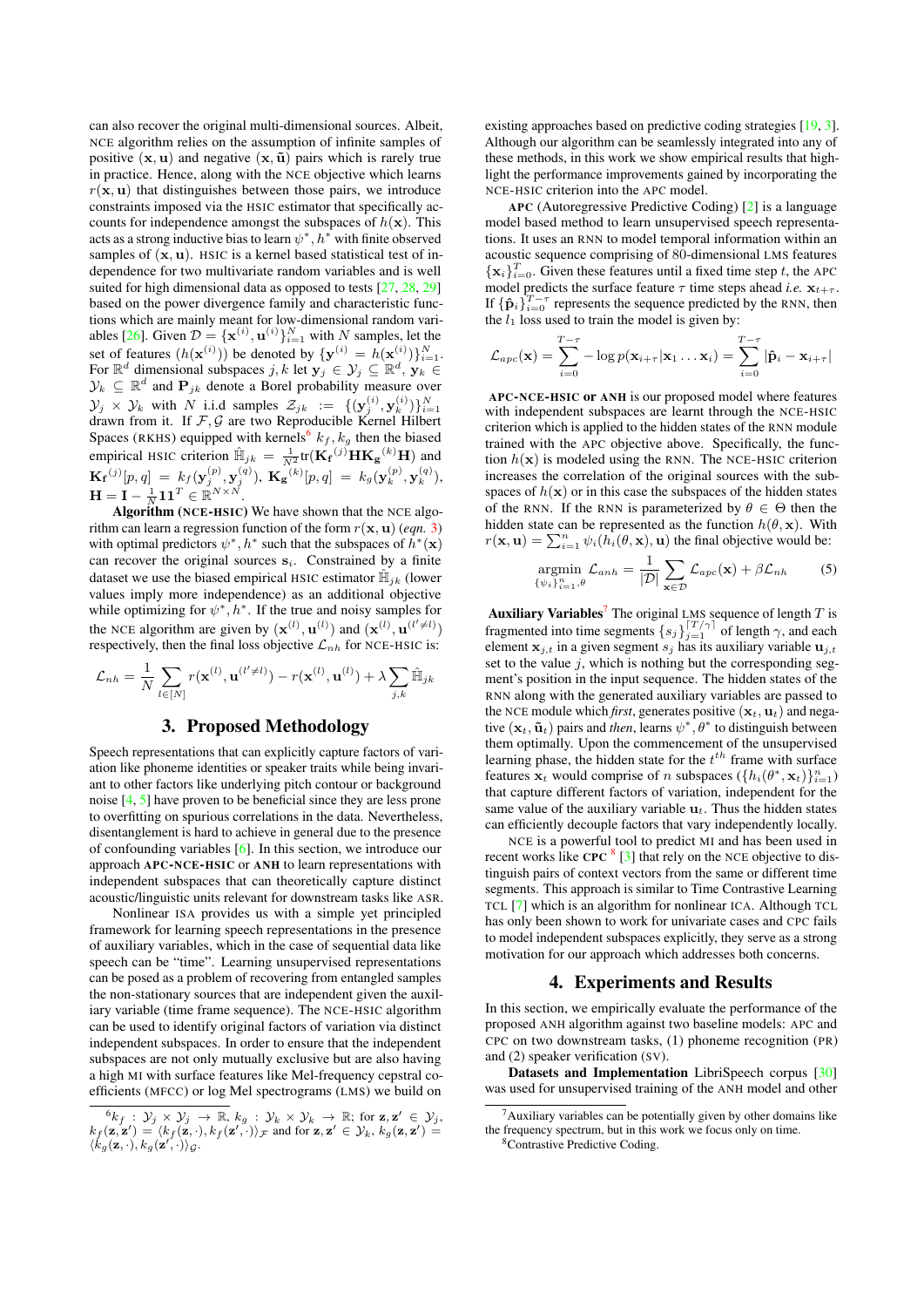baselines. The datasets for PR and SV were picked from WSJ [\[31\]](#page-4-30) and TIMIT corpora respectively <sup>[9](#page-3-0)</sup>. For APC we use a multilayer unidirectional LSTM with residual connections exactly as detailed in [\[2\]](#page-4-1), with the exception of using 4 layers in the LSTM (wherever mentioned explicitly) and for CPC modifications suggested in [\[2\]](#page-4-1) are made for a fair comparison. In the *unsupervised* phase we train the RNN using the  $\mathcal{L}_{anh}$  objective. The RNN hidden states which are 512-dimensional are assumed to be a collection of  $n = 4$  contiguous subspaces each of which has  $d = 128$  dimensions. These 4 subspaces of the RNN parameterized by  $\theta$ , represent the output  $\{h_i(\theta, \mathbf{x})\}_{i=1}^4$  where  $\mathbf x$  is the LMS feature and  $h_i(\theta, \mathbf{x})$  is the  $i^{th}$  subspace. The NCE module also needs  $\psi_i(\cdot, \cdot)$  which is implemented using 4-layer MLPs, with ReLU activations, dropouts and batch-normalization. For  $\mathcal{L}_{nh}$ <sup>[10](#page-3-1)</sup>, five negative pairs are drawn for every positive pair. In the *supervised* phase, once the ISA features  $(h(\theta^*, \mathbf{x}))$  given by the hidden states (final layer) of the trained RNN  $(\theta^*)$  are extracted, a supervised linear classifier is trained over features from each frame for PR whereas an LDA model is trained over features averaged over the entire sequence for SV.

Phoneme Recognition Table [1](#page-3-2) highlights the performance (Phone Error Rates (PER)) of our approach  $(ANH)^{11}$  $(ANH)^{11}$  $(ANH)^{11}$  against the best variants of the CPC, APC models. The supervised baseline (LMS+MLP) which involves training a 3-layer nonlinear classifier over the LMS features fails to capture contextual information. Even though CPC can learn contextual features, it only captures information relevant for recognizing contexts that are  $\tau$  steps apart. Thus it may ignore signals that remain relatively stationary for the entire utterance [\[2\]](#page-4-1). On the other hand APC directly predicts surface features  $\tau$  steps ahead and thus can model subphonetic context useful in predicting the next phone. ANH with  $\tau = 5$  has the least PER since the addition of the NCE-HSIC objective enables the model to learn noise-free subspaces that can capture relevant factors like formant movements. Finally, adding layers to the RNN further improves the scores.

<span id="page-3-2"></span>Table 1: *Performance comparison (based on PER) on the Phoneme Recognition task (*WSJ *corpus [\[31\]](#page-4-30)).*

| <b>Method</b>              | <b>PER</b>     |      |      |  |
|----------------------------|----------------|------|------|--|
| # lookahead-steps $(\tau)$ | 2              | 5    | 10   |  |
| LMS+MLP (supervised)       |                | 42.5 |      |  |
| CPC $\lceil 3 \rceil$      | 41.8           | 44.6 | 47.3 |  |
| APC $(3$ -layer) $[2]$     | 36.6           | 35.7 | 35.5 |  |
| APC $(4$ -layer $)[2]$     | 34.5           | 35.2 | 33.8 |  |
| ANH (3-layer) (Ours)       | 33.2           | 31.3 | 34.7 |  |
| ANH (4-layer) (Ours)       | 31.9           | 31.8 | 34.2 |  |
| <b>Ablations</b>           | $\mathfrak{D}$ | 5    | 10   |  |
| $APC + NCE$                | 32.0           | 32.4 | 34.3 |  |
| NCE-HSIC                   | 49.8           | 48.5 | 54.6 |  |
| NCE                        | 49.4           | 53.2 | 55.9 |  |

Speaker Verification Results for SV are summarized in table [2](#page-3-4) which shows lower Equal Error Rates (EER) achieved by ANH as compared to the baselines. It has been shown that in deep language models, lower layers model local syntax while the higher ones capture semantic content  $[2, 32]$  $[2, 32]$ . We make similar observations since the EER values increase (for all  $\tau$ ) when the ANH model has more than 3 layers. Lowering  $\tau$  reduced EER in most cases and had minimal impact on the independence ( $\hat{H}_{ik}$ ).

<span id="page-3-4"></span>Table 2: *Performance (based on EER) on the speaker verification task (*TIMIT *corpus). (*<sup>∗</sup> *choosing different layers [\[2\]](#page-4-1))*

| Method                                                       | EER                         |              |              |              |  |
|--------------------------------------------------------------|-----------------------------|--------------|--------------|--------------|--|
| # lookahead-steps $(\tau)$                                   | $\mathcal{D}_{\mathcal{L}}$ | 3            |              | 10           |  |
| CPC features $\lceil 3 \rceil$                               | 5.62                        | 5.29         | 5.42         | 6.01         |  |
| APC $(3-layer)-1$ <sup>*</sup> [2]<br>APC $(3-layer)-2^*[2]$ | 3.82<br>3.41                | 3.67<br>3.72 | 3.88<br>3.92 | 4.01<br>4.04 |  |
| ANH $(2-layer)$ (Ours)<br>ANH (3-layer) (Ours)               | 3.53<br>3.45                | 3.35<br>3.12 | 3.91<br>3.45 | 4.12<br>3.67 |  |

**Ablations** NCE-HSIC model when trained without the  $\mathcal{L}_{\text{arc}}$ loss rendered independent subspaces but performed poorly on PR since there is no reason to believe why such subspaces would retain phonetic information. Adding the APC objective aids the model (ANH) to learn acoustic features while disentangling the factors across subspaces (table [1\)](#page-3-2). Removing the HSIC criterion increased the PER and the model training also took  $(\times 2)$  longer to converge. This reinforces our hypothesis that the HSIC criterion provides a good inductive bias for a more generalizable model.

Independence In order to measure the independence of the four 128-dimensional subspaces of the RNN states, absolute values of the Pearson's Correlation were computed on the validation splits for PR,SV. When averaged over all possible pairs, they were found to be 0.21, 0.19 on PR,SV respectively when both NCE and HSIC objectives were considered in  $\mathcal{L}_{nh}$ . With  $\lambda = 0$ these values were 0.29 and 0.33 but were still significantly lower as compared to the case of APC which had average absolute correlation values of 0.81 and 0.77 on PR and SV respectively.

**Time Segment Length** ( $\gamma$ ) We show the impact of the time segment length  $\gamma$  on the phoneme classification task in table [3.](#page-3-5) As we increase  $\gamma$  the total number of segments (and auxiliary variables) reduce in an utterance. Theoretically, 2nd distinct auxiliary variables are needed to identify  $n$  sources each of which is d-dimensional (*sec.* [2\)](#page-0-1). Hence increasing  $\gamma$  to values greater than 50 leads to higher  $(> 40)$  PERs. Additionally, we observe that when the RNN is trained with higher values of  $\tau$  for the APC objective PER drops by using wider segments. This may indicate that the distribution of the underlying factors remain stationary for longer periods at higher values of  $\tau$ .

<span id="page-3-5"></span>Table 3: *Comparing different values of (*γ*) for* ANH *(3-layer) model on the phoneme classification task.*

| Segment size $\gamma$      | PER                         |      |      |  |
|----------------------------|-----------------------------|------|------|--|
| # lookahead-steps $(\tau)$ | $\mathcal{D}_{\mathcal{L}}$ | 5    | 10   |  |
| $\gamma=10$                | 39.4                        | 38.5 | 36.8 |  |
| $\gamma=20$                | 38.1                        | 35.3 | 37.5 |  |
| $\gamma=30$                | 33.2                        | 31.3 | 34.7 |  |
| $\gamma=50$                | 34.0                        | 32.O | 33.5 |  |

## 5. Conclusion

We extend nonlinear ICA and show how the proposed algorithm to compute MI between the observed and auxiliary variables can provably identify independent subspaces under certain regularity conditions. We also use the algorithm to learn unsupervised speech representations with disentangled subspaces when integrated with existing approaches like APC. Future work may involve a close analysis of the features in these subspaces to understand which orthogonal components are represented by each and how they can prove to be useful for downstream tasks.

<span id="page-3-0"></span><sup>9</sup>For brevity we skip the details of the dataset and refer the reader to [\[2\]](#page-4-1) from where we borrowed the dataset splits and input LMS features.

<span id="page-3-3"></span><span id="page-3-1"></span><sup>&</sup>lt;sup>10</sup>The optimal  $\beta$  in  $\mathcal{L}_{anh}$  &  $\lambda$  in  $\mathcal{L}_{nh}$  were found to be 0.1 and 0.02. <sup>11</sup>Unless specified all ANH models are trained with  $\gamma = 30$ .